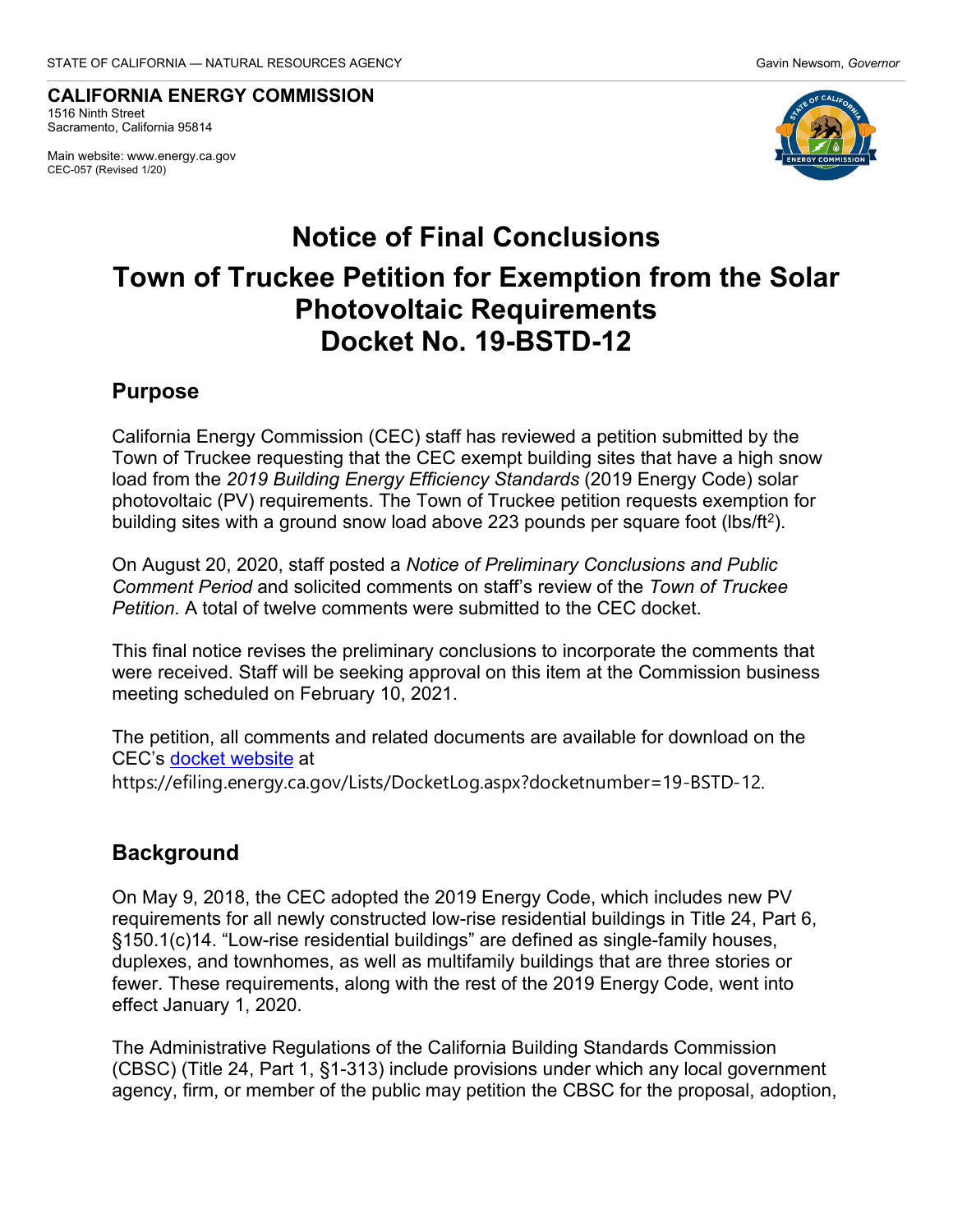amendment, or repeal of any building standard or administrative regulation in Title 24 of the California Code of Regulations. The CBSC may refer received petitions to the state agency having specific jurisdiction for the subject of the adopted building standard. A state agency receiving a petition referred by the CBSC shall process the petition and report decisions made by the agency back to the CBSC.

## **Town of Truckee Petition**

On February 11, 2020, the Town of Truckee and the local Building Working Group (hereinafter referred to as the "Town of Truckee") submitted a petition to the CBSC requesting an exemption from the 2019 Energy Code PV requirements for building sites where high snow loads make compliance with the PV requirements "routinely impossible or onerous." Member jurisdictions of the Building Working Group consist of the Town of Truckee, Town of Mammoth Lakes, Nevada County, Sierra County, Mono County, and Placer County. The CBSC forwarded this petition to the CEC to consider.

The petition includes:

- Completed Form DGS BSC-30, Title 24 Petition
- Cover letter that summarizes the petition
- Analysis paper prepared by the Tahoe Truckee Engineers Association (TTEA)

The petition states that many building sites located in the Sierra Nevada mountain range have building design snow loads that are greater than what PV panels are rated to withstand. The Town of Truckee believes that requiring the installation of PV panels that are not rated for the design roof snow load conflicts with California Building Code §1604 General Design Requirements. Its petition states that substantial damage to the PV system could result, warranties would likely be voided, and replacement would not be cost-effective.

The petition requests that building sites with a ground snow load above 223 lbs/ft<sup>2</sup> be exempt from the PV requirements. This proposal was based on a snow load analysis conducted within the framework of the *American Society of Civil Engineers (ASCE) Standard 7-16, Minimum Design Loads and Associated Criteria for Buildings and Other Structures* (Standard 7-16), as discussed in the analysis paper prepared by TTEA. The Town of Truckee concluded that the highest-rated PV panels available have a design load rating of 125 lbs/ft<sup>2</sup>. The 223 lbs/ft<sup>2</sup> ground snow load threshold was backcalculated by using this panel design load and making generalized assumptions for the variables that are to be considered in the Standard 7-16 snow load method.

Building sites located in some parts of the Sierra Nevada mountain range can have ground snow loads higher than 500 lbs/ft<sup>2</sup>. The Town of Truckee acknowledges that design snow loads depend on the characteristics of the building and the building site (site-specific) and need to be determined by a design professional. The Town of Truckee proposes establishing a uniform exemption criterion that would rule out solar PV without requiring that a design professional conduct a project-specific design. The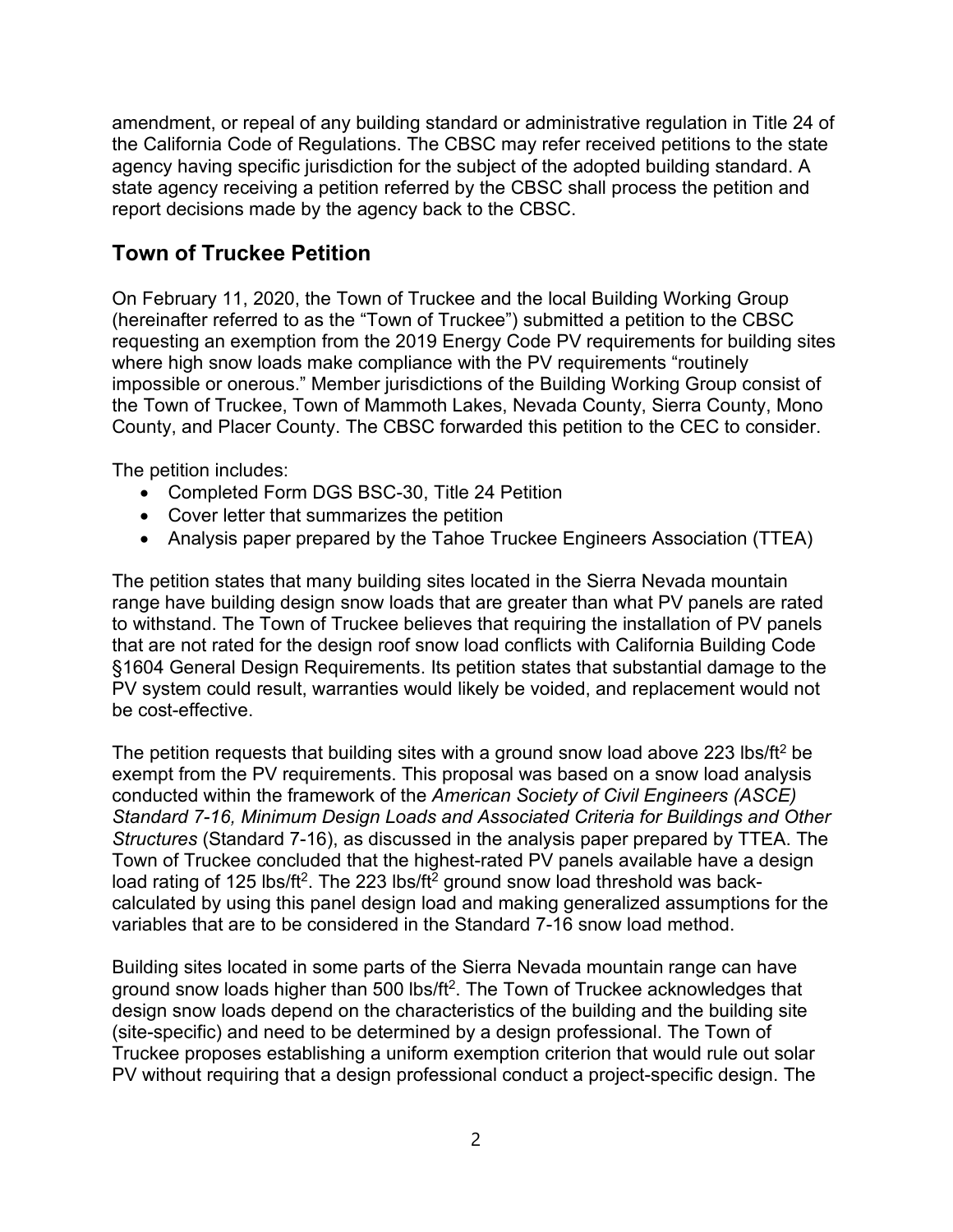Town of Truckee also requested that the exemption be effective until PV panels with higher load ratings become available for its jurisdictions.

# **Staff Review of Building Standards Code (Title 24) Requirements**

The 2019 Energy Code (Title 24, Part 6), §150.1(c)14, requires that "*all low-rise residential buildings shall have a photovoltaic (PV) system … with annual electrical output equal to or greater than the dwelling's annual electrical usage.*"

The 2019 California Building Code (CBC, Title 24, Part 2) includes the following requirements:

- §1604.1 requires that "*building, structures and parts thereof shall be designed and constructed in accordance with strength design, load and resistance factor design … as permitted by the applicable material chapters and referenced standards.*"
- §1608.1 requires that "*design snow loads shall be determined in accordance with Chapter 7 of ASCE 7 …*" ([*ASCE] Standard 7-16, Minimum Design Loads and Associated Criteria for Buildings and Other Structures*)
- §1510.7.2.1 requires that "*Supports and attachments of photovoltaic panels to the roof structure, the panels, modules and components shall be designed for applied loads per this code and shall comply with industry standards determined applicable by the enforcement agency."*

The 2019 California Residential Code (CRC, Title 24, Part 2.5), §R324.4, requires that "*rooftop-mounted photovoltaic panel systems shall be designed to structurally support the system and withstand the applicable gravity loads in accordance with Chapter 3."*

In addition, the 2019 CBC, §1.1.7.3 has the following provision: "*Conflicts. When the requirements of this code conflicts with the requirements of any other part of the California Building Standards Code, the most restrictive requirements shall prevail.*"

Staff finds that in some cases PV panels cannot be installed to withstand the snow load conditions in high-snow-load areas. Whether this finding is true for a building depends on the site-specific characteristics of the PV panels, the roof, and the conditions at the building site. PV panels can be installed to be more resilient to snow loads, for example, through the use of three-rail mounting systems, and roofs can be designed and PV installation locations on the roof can be chosen to enable PV panels to meet snow load requirements when they otherwise would not.

When there exists a conflict between the Energy Code PV requirements and the CBC and the CRC snow load requirements, the CBC and CRC code requirements prevail as the more restrictive standards. Therefore, if local conditions (including site-specific characteristics) do not allow the installation of PV systems that comply with the CBC and the CRC snow load requirements, the CBC and CRC preclude installation of PV panels. Conversely, when the specific characteristics of the PV panels and the roof, including the roof design and PV location on the roof, can be chosen to enable the PV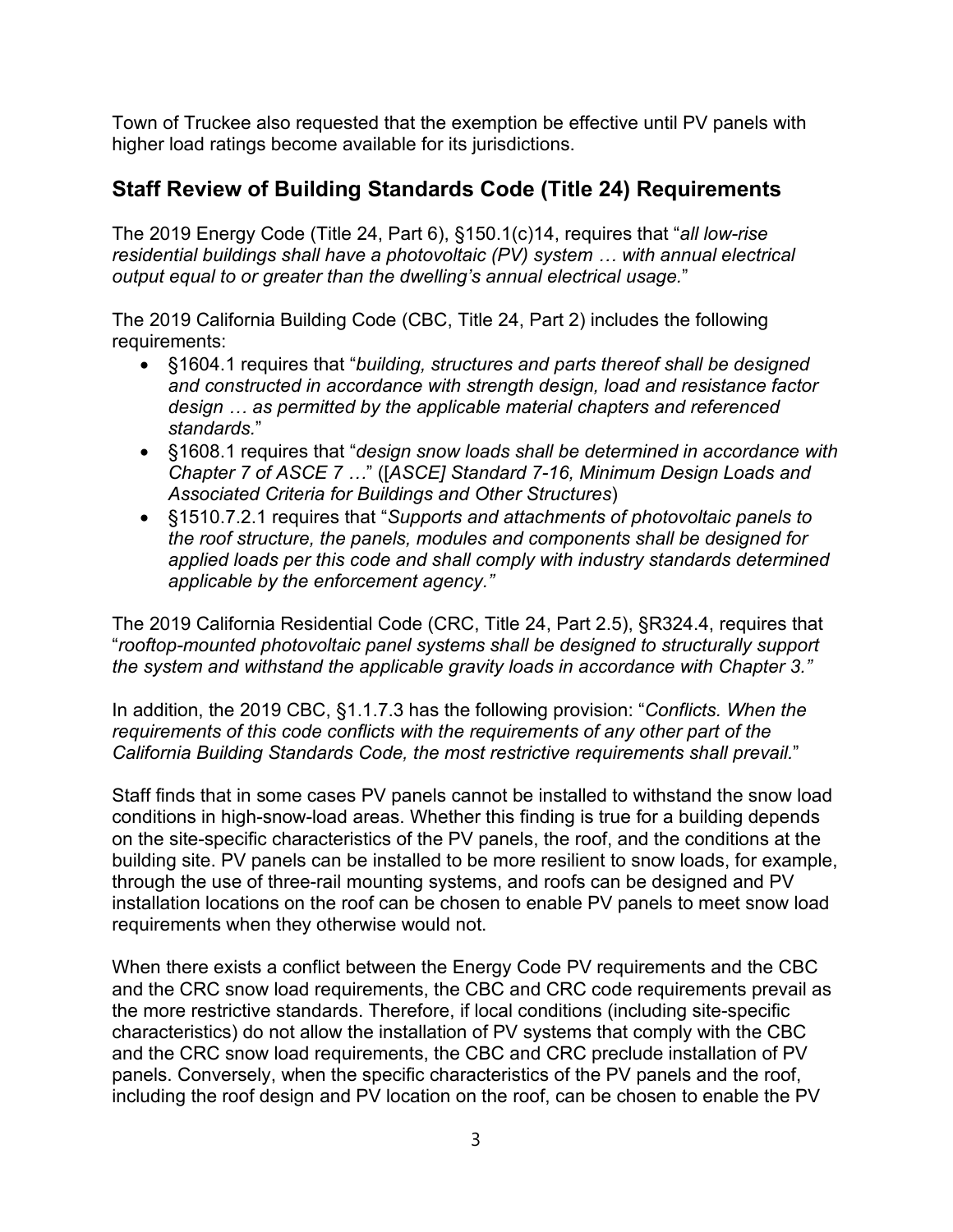system to meet the snow load requirements, then the 2019 Energy Code PV requirements prevail, and PV installation is required. The local enforcement agency is responsible for making this determination.

Staff concludes that all pertinent code requirements of the 2019 Energy Code, the CBC, and the CRC simultaneously should be met in as many newly constructed, low-rise residential buildings as are feasible and achievable.

#### **American Society of Civil Engineers Standard 7-16, Minimum Design Loads and Associated Criteria for Buildings and Other Structures**

Standard 7-16 includes structural design methods used for determining types of loads such as dead, live, soil, flood, tsunami, snow, rain, atmospheric ice, earthquake, and wind. Snow loads are covered in Chapter 7. For the purpose of determining snow loads on PV panels, the same method for determining roof snow loads are used. In areas that have higher than nominal ground snow loads, CBC §1608.2 requires that ground snow loads for each of the building sites in the area be based on case studies approved by the local jurisdiction, using an extreme values statistical analysis of the snow data in the vicinity of the site, with a two percent annual probability of being exceeded (50-year mean reoccurrence interval).

Standard 7-16 uses this ground snow load along with other site-specific variables to determine the flat and sloped roof snow load that roof structures must be designed to withstand. Standard 7-16 uses the following equations to calculate roof snow loads:

#### **Equation 7.3-1: Flat Roof Snow Load, pf**

 $p_f = 0.7 * C_e * C_t * I_s * p_q$ 

Ce =exposure factor (*Standard 7-16, Table 7.3-1*)  $C_t$  = thermal factor (*Standard 7-16, Table 7.3-2*) Is = importance factor (*Standard 7-16, Table 1.5-2*) pg = ground snow load (*determined by local jurisdiction*)

#### **Equation 7.4-1: Sloped Roof Snow Load, ps**

 $p_s = C_s * p_f$ Cs = roof slope factor (*Standard 7-16, Figure 7.4-1*) pf = flat roof snow load (*as calculated from Equation 7.3-1*)

The design load rating of the PV panels must be equal to or greater than the sloped roof snow load (ps). The design load rating of a PV panel is determined by dividing the panel manufacturer's maximum load test rating for the panel and mounting hardware, by a safety factor of 1.5.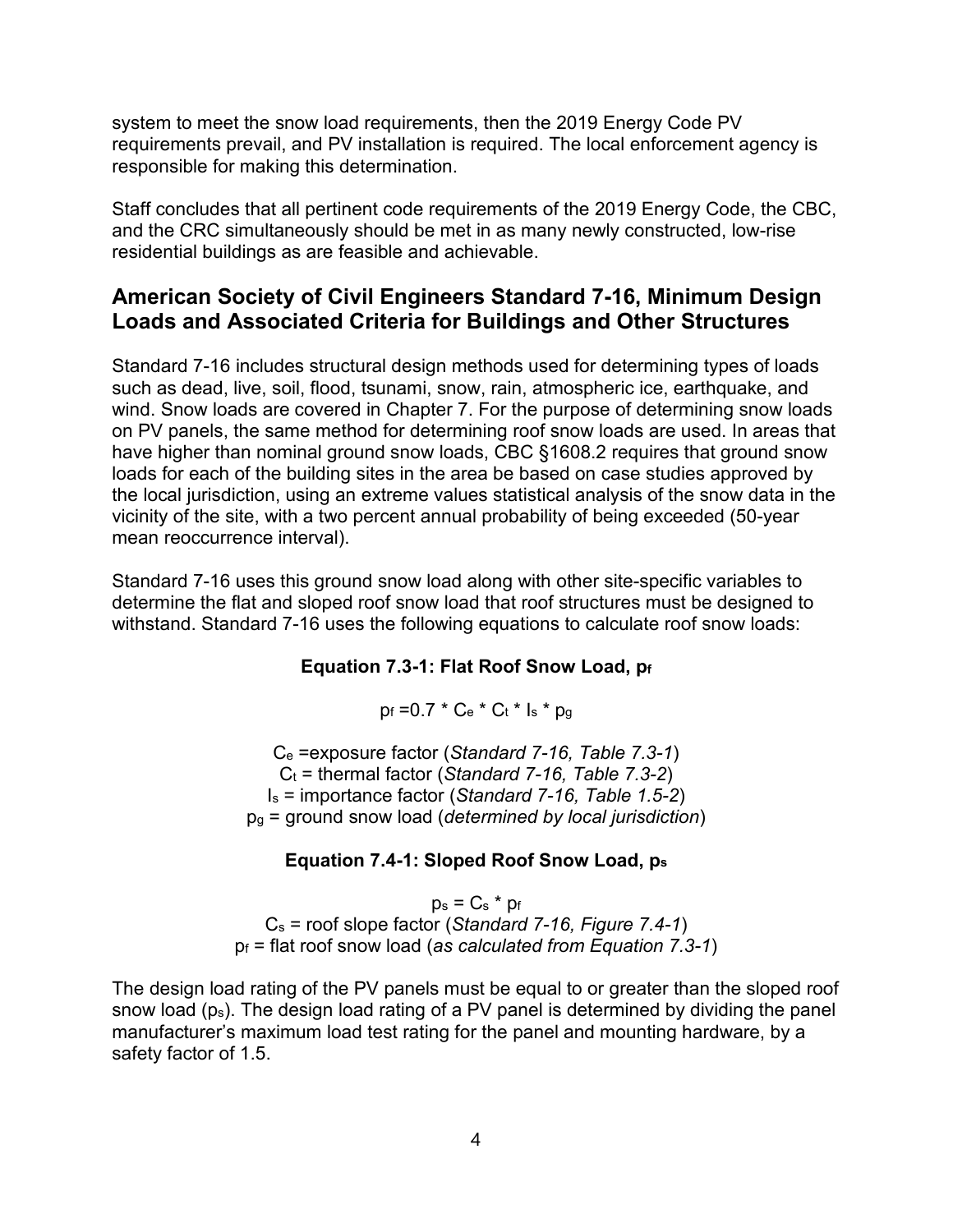These are the base equations to calculate the snow load on PV panels. Standard 7-16 includes substantial design considerations that go beyond these equations, such as accounting for snow drifts, partial loading, unbalanced snow loads, ice dams, and sliding snow safety.

# **Staff Analysis**

The Town of Truckee petition requests that the enforcement agency not be obligated to enforce the installation of a PV system when the design load rating is lower than the roof snow load calculated through the Standard 7-16 equations 7.3-1 and 7.4-1. To achieve this, the Town of Truckee proposed a threshold criterion whereby PV systems would not be required for sites having a ground snow load of greater than 223 lbs/ft<sup>2</sup>, based on general assumptions for the variables used in the Standard 7-16 equations.

Staff finds that applicable most-favorable values should be used for each variable in the Standard 7-16 equations for establishing a threshold (that is, maximum) ground snow load criteria, above which PV panels would be found to always fail to meet structural requirements. Doing otherwise risks establishing a threshold that ignores conditions where PV panels would be capable of meeting snow load structural requirements based on site-specific conditions. Staff finds that the thermal factor and the importance factor assumed by the Town of Truckee represent applicable, most favorable, values.

The Town of Truckee used a maximum design load rating of 125 lbs/ft<sup>2</sup> for the PV panel in its calculation, based on its understanding of the panels available in the marketplace. Staff finds that PV panels should be expected to be robustly designed and installed to address high snow load conditions, including PV panels installed with three-rail support and mounting hardware. Staff finds that the 125 lbs/ft<sup>2</sup> design load rating identified by Town of Truckee appears consistent with the best available panels (and therefore represents applicable, most favorable values) and seeks public input on the availability of PV panels with higher manufacturer load ratings to ensure that such products are properly recognized.

The Town of Truckee assumed a roof pitch of 7-on-12 (roof slope of 30.26 degrees), a non-slippery surface, and a partially exposed upwind condition. Staff finds that newly constructed homes in snow areas can often have roof pitches greater than 7-on-12. In some circumstances, PV panels would appropriately be considered slippery surfaces<sup>[1](#page-4-0)</sup> that more readily shed snow, provided there are otherwise no obstructions on the roof.

PV panels installed on the roof can also have either fully exposed or partially exposed upwind conditions, dependent upon the site. In the Standard 7-16 method, the roof slope, surface slipperiness, and upwind exposure conditions affect snow load calculations; snow load calculation results can differ by more than 100 percent,

<span id="page-4-0"></span><sup>1</sup> Standard 7-16 includes the following definition: SLIPPERY SURFACE: Membranes with a smooth surface, for example, glass, metal, or rubber. Membranes with an embedded aggregate or mineral granule surface are not considered a slippery surface.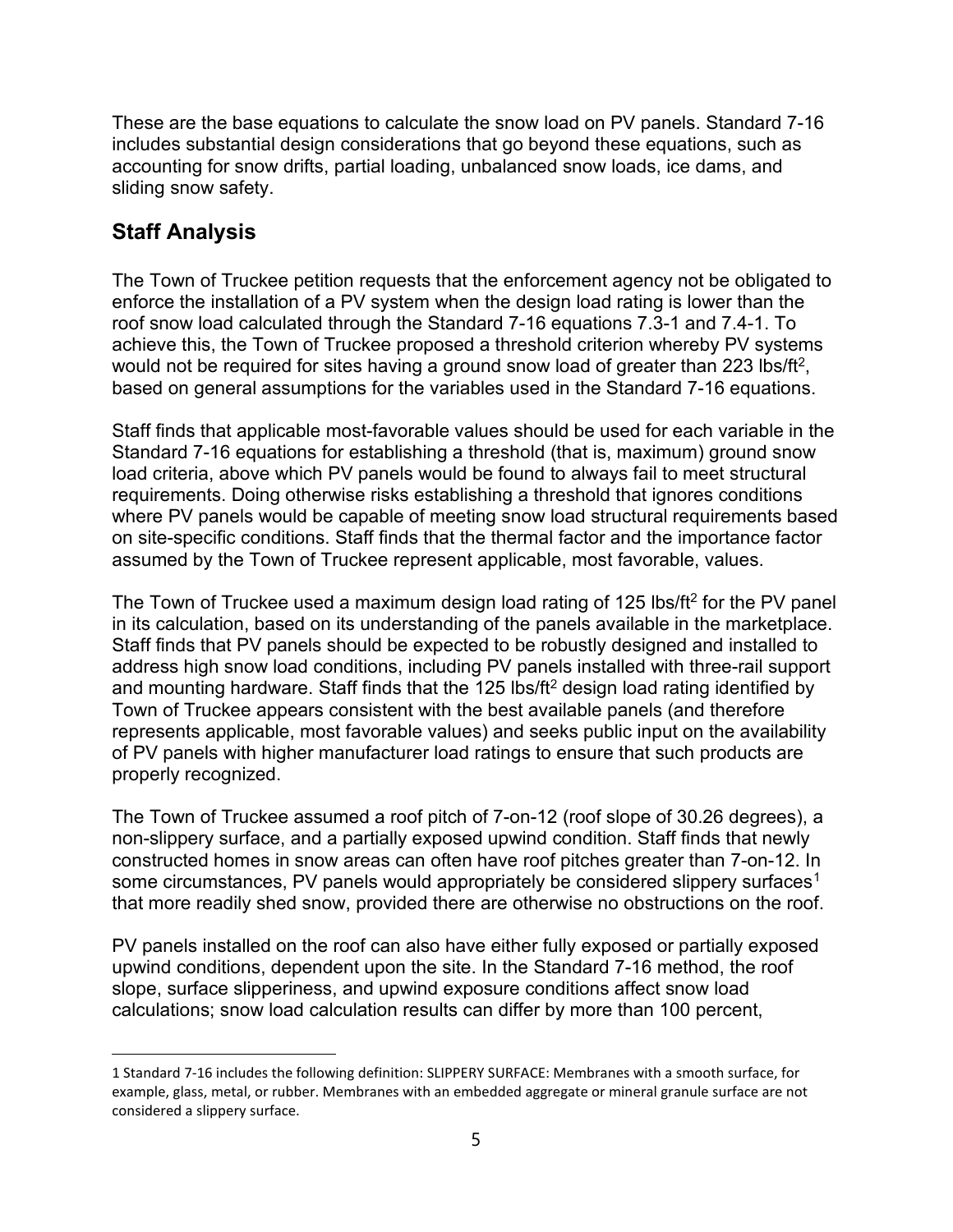depending on these variables. When site-specific roof slopes, surface slipperiness, and exposure conditions exist that make PV systems capable of meeting structural requirements, those characteristics should be used in the analysis. Building- and sitespecific values for these characteristics represent applicable, most favorable values that need to be used in the threshold analysis.

## **Staff Recommendation**

Staff developed Table 1 based on the Standard 7-16 method. Staff used the following values for the variables in the Standard 7-16 equations:

- $C_t$  = thermal factor = 1.0 (see Table 7.3.2) same as Town of Truckee
- $I_s$  = importance factor = 0.8 (see Table 1.5-2 Risk Category I) same as Town of Truckee
- *Ce* = exposure factor = 0.9 fully exposed; 1.0 partially exposed (see Table 7.3.1)
- $C_s$  = slope factor = 0.0 to 1.0 (see Figure 7.4-1, Graph 7-2a dashed line for unobstructed slippery surfaces, solid line for all other surfaces)

Table 1 allows a look-up for the maximum ground snow loads for the roof slope, upwind exposure condition, and surface slipperiness category applicable to the specific building and site in question. The maximum ground snow loads for those site conditions were back-calculated using the Standard 7-16 equations in the same manner as the threshold proposed in the Town of Truckee's petition.

Standard 7-16 section 7.4 states "snow loads acting on a sloping surface shall be assumed to act on the horizontal projection of that surface." The snow load is assumed to act in a vertical (plumb) direction; that snow load is not subjected perpendicular the PV panels. On the other hand, PV panels are tested and rated by laying panels flat and applying a load, meaning the load is perpendicular to the surface of the panel. To compare the tested and rated load tolerance of the panels to the snow loads determined through the equations of Standard 7-16, Table 1 applies the cosine of the angle for the roof slope to determine the maximum ground snow loads. (See docketed comments of Louis "Rocky" Woods, PE., TN# 234933).

Table 1 is intended to be used as a first step to quickly determine whether installation of PV panels will not be able to comply with snow load structural requirements. To make that determination, the local enforcement agency would request from the permit applicant the roof slope, surface type, and upwind exposure condition of the roof area where the PV would be best suited for the newly constructed low-rise residential building, and use Table 1 to find the calculated maximum ground snow load for that PV installation. If the ground snow load approved by the Town of Truckee for that building site is greater than the maximum ground snow load determined using Table 1, then the PV panels would be determined to not be able to comply with snow load structural requirements. In this case, the local enforcement agency would not need to enforce the installation of a PV system at that building site.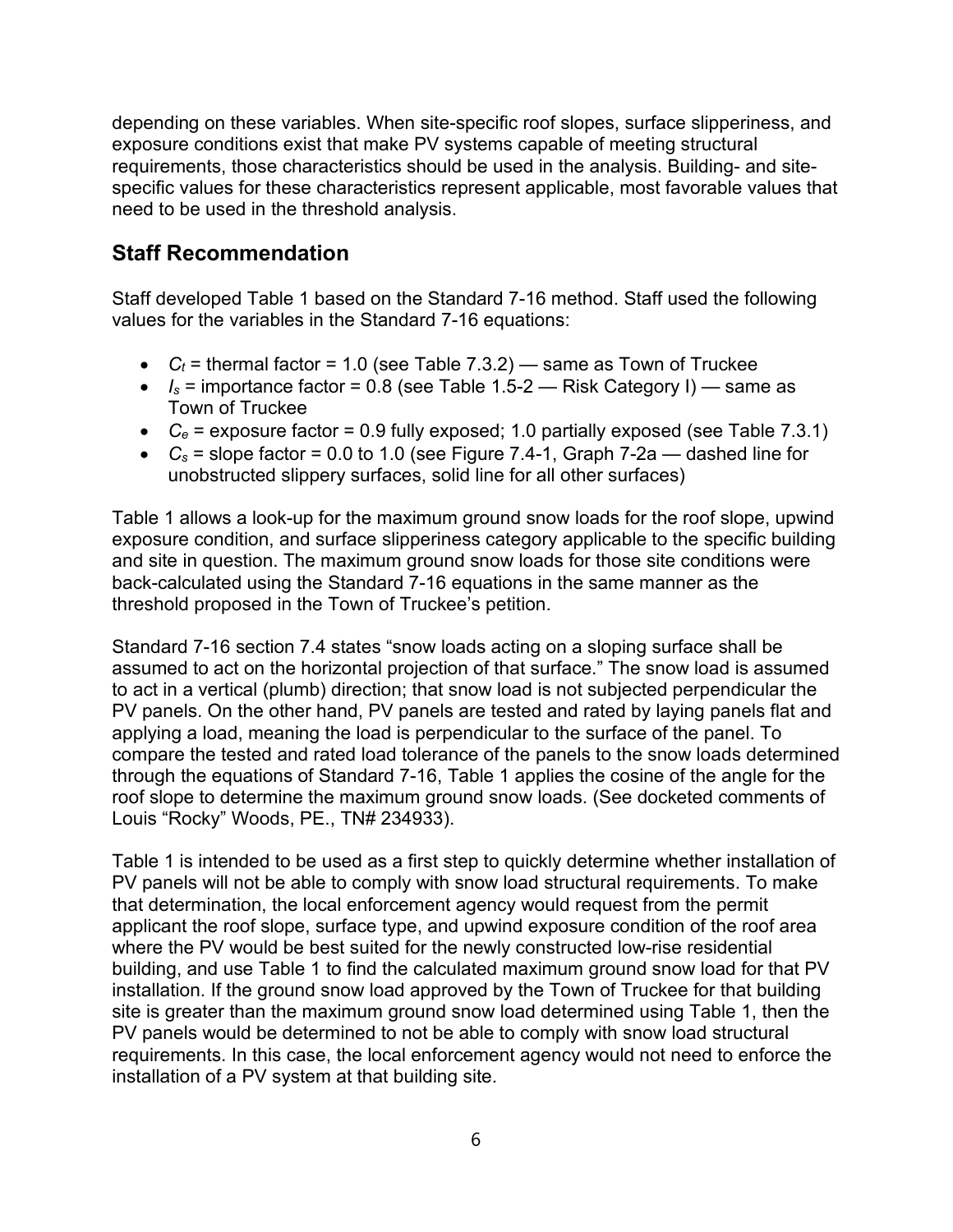If the ground snow load approved by the Town of Truckee is less than the maximum ground snow load found in Table 1, then the PV panels would initially be determined to be able to meet the snow load structural requirements. A registered design professional would at that point prepare all structural documentation for the project, demonstrating to the local enforcement agency's satisfaction whether all requirements of Standard 7-16, the CBC, and the CRC are met.

Table 1 is developed based on PV panels and mounting hardware with a designed load rating of 125 lb/ft<sup>2</sup>, consistent with the assumptions of the Town of Truckee petition. This value will need to be updated if PV panels with higher load ratings became available on the market.

Table 1 does not account for the down-slope, in-plane component of snow load. This places both shear forces on all fasteners and components and potentially a moment force that will act to pry the mounts off the roof, bend L-feet and standoffs, and put stress on fasteners. Where mounting hardware is specified by panel manufacturers, all proprietary components should be rated for the in-plane component of the snow load. In the absence of ratings from the manufacturer, the registered design professional must demonstrate that the components can carry the load, including safety factors.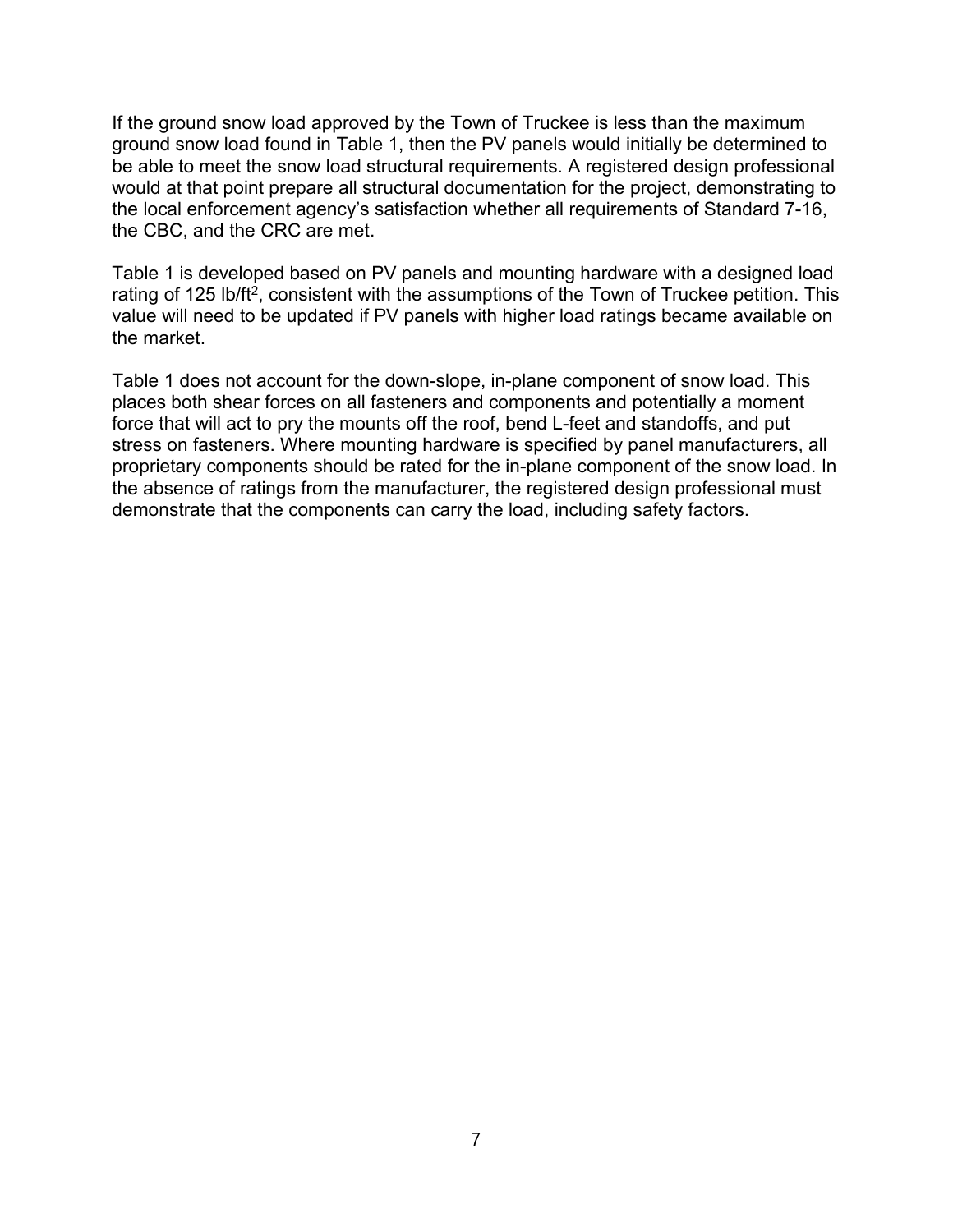| Maximum Ground Snow Loads based on Panel Rating, pg<br>(lb/ft <sup>2</sup> ) |                                          |                       |                                          |                       |
|------------------------------------------------------------------------------|------------------------------------------|-----------------------|------------------------------------------|-----------------------|
| Roof<br>Slope                                                                | <b>Fully Exposed Site</b>                |                       | <b>Partially Exposed Site</b>            |                       |
| (°)                                                                          | Unobstructed<br><b>Slippery Surfaces</b> | All Other<br>Surfaces | Unobstructed<br><b>Slippery Surfaces</b> | All Other<br>Surfaces |
| $\pmb{0}$                                                                    | 248                                      | 248                   | 223                                      | 223                   |
| 5                                                                            | 249                                      | 249                   | 224                                      | 224                   |
| 10                                                                           | 273                                      | 252                   | 246                                      | 227                   |
| 15                                                                           | 303                                      | 257                   | 273                                      | 231                   |
| 20                                                                           | 343                                      | 264                   | 309                                      | 238                   |
| 25                                                                           | 395                                      | 274                   | 356                                      | 246                   |
| 30                                                                           | 465                                      | 286                   | 419                                      | 258                   |
| 35                                                                           | 562                                      | 346                   | 506                                      | 311                   |
| 40                                                                           | 701                                      | 432                   | 631                                      | 389                   |
| 45                                                                           | 912                                      | 561                   | 821                                      | 505                   |
| 50                                                                           | 1,254                                    | 772                   | 1,128                                    | 695                   |
| 55                                                                           | 1,873                                    | 1,153                 | 1,686                                    | 1,038                 |
| 60                                                                           | 3,223                                    | 1,984                 | 2,901                                    | 1,786                 |
| 65                                                                           | 7,625                                    | 4,695                 | 6,863                                    | 4,225                 |
| $\geq 70$                                                                    | No Maximum                               | No Maximum            | No Maximum                               | No Maximum            |

# **Table 1: Maximum Ground Snow Loads**

<u>Note</u>: Grey areas are maximum ground snow loads that exceed snow levels reported in the petition.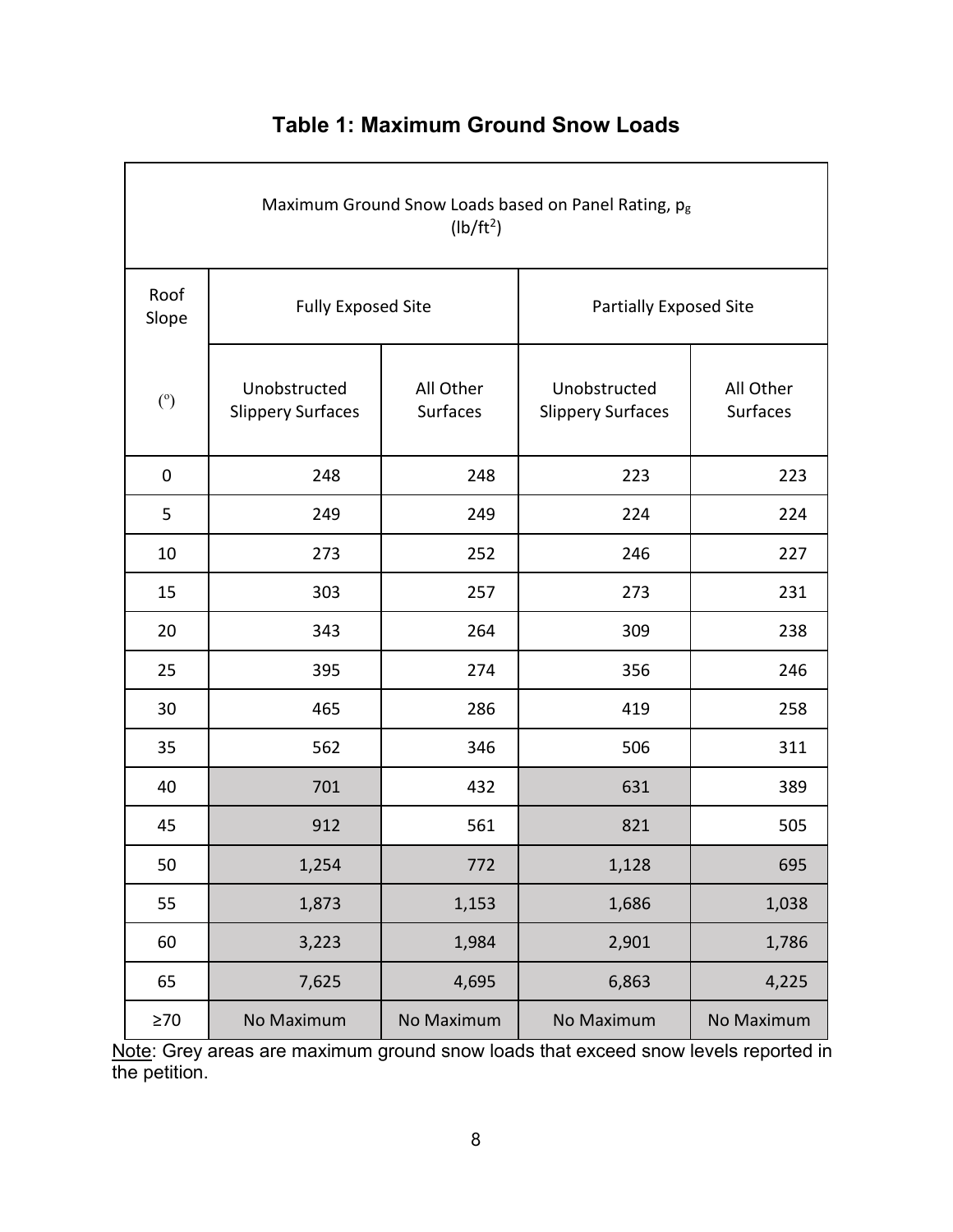#### **Conclusions**

Staff concludes that PV systems that cannot comply with the CBC and the CRC snow load structural requirements should not be installed or required to be installed per the 2019 Energy Code (Title 24, Part 6), §150.1(c)14. However, building permit applicants should address issues under its control, to the extent possible, to meet snow load structural requirements. These include the specific characteristics of the PV panels and the method of installation, the slope and design of the roof, and the location of PV panels on the roof. Steps that can be taken to meet snow load structural requirements include, but are not limited to:

- 1) Using three-rail mounting or other installation practices that would make PV panels resilient to roof snow loads.
- 2) Choosing roof slopes and PV panel locations that maximize the roof slope and allow the PV system to qualify as unobstructed slippery surfaces.
- 3) Modifying roof designs, roof locations, or PV panel mounting to avoid issues, such as unnecessary snow accumulation or snow sliding off the roof to undesirable locations on the site.

Table 1 may be used as a first step to determine whether installation of a PV system will not be able to comply with snow load structural requirements due to PV panel ratings. This determination should not be made if changes are possible in accordance with the above paragraph that would enable the PV system to meet snow load and structural requirements at the site.

Table 1 should not be used to guide the design of, or perform the Standard 7-16 calculations for, PV systems. Pertinent design requirements go beyond what is covered in Table 1, therefore ground snow loads within Table 1 maximum values may still present structural issues or conflict due to other reasons. A registered design professional would need to make this determination.

Simultaneous compliance with the pertinent code requirements of the 2019 Energy Code, the CBC, and the CRC should be accomplished in as many newly constructed low-rise residential buildings as are feasible and achievable.

Local enforcement agencies should take care to ensure that practical approaches are taken to design homes that facilitate the installation of solar panels where possible. Designers may be inclined to offer designs which make the solar panels impractical to save money and construction complication, rather than doing a best effort to adapt designs to the conditions and the solar panel requirement. Experienced designers in snow country have demonstrated that PV systems can be successfully installed with due attention to all Standard 7-16 requirements. Designers who do not have experience in snow country, may potentially lack specific snow load knowledge and are at risk of specifying systems that have a higher probability of failure. Local enforcement agencies are encouraged to provide effective technical assistance to designers to ensure that designs of roofs and PV systems are modified as practical to meet the demanding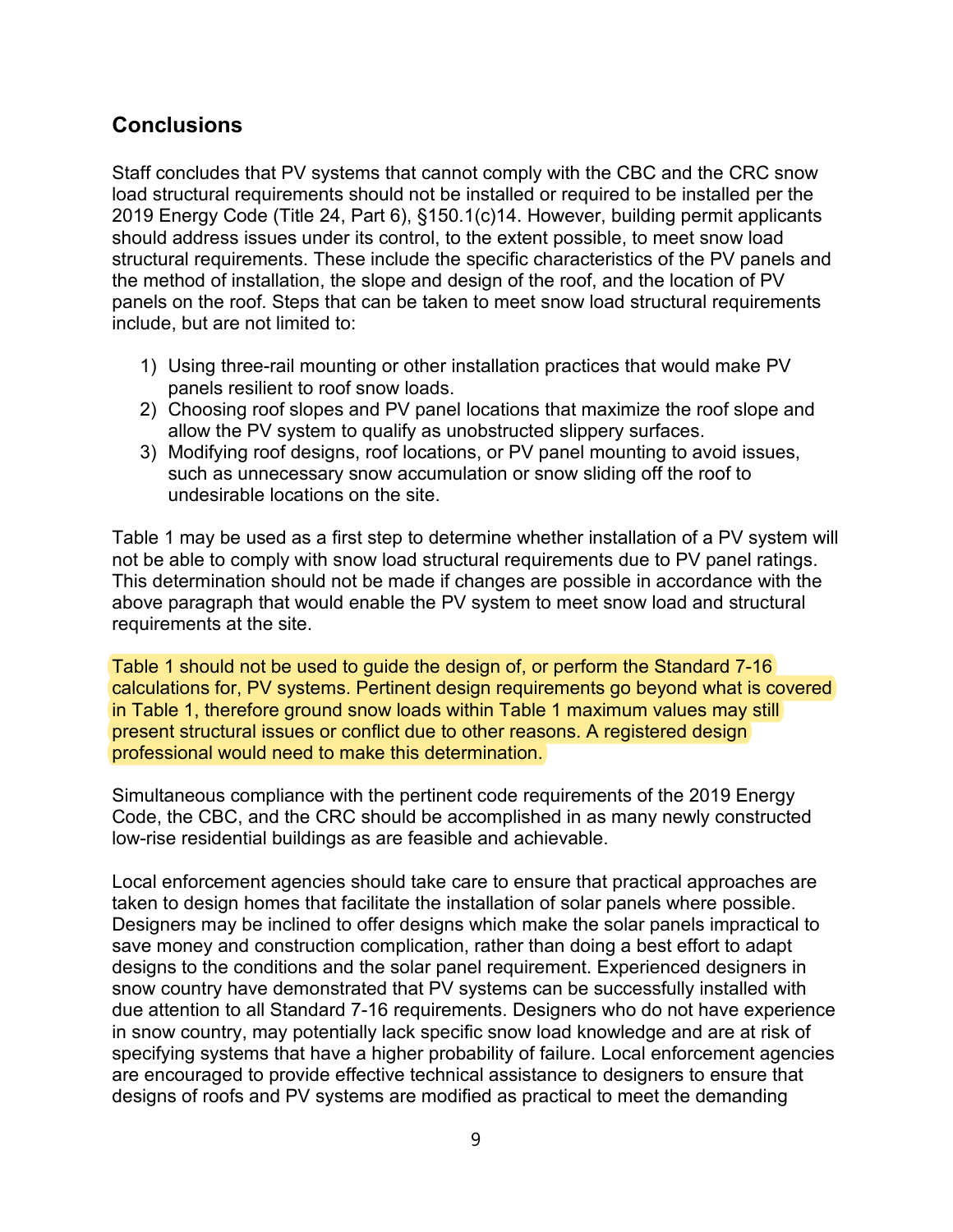conditions in snow country. (See docketed comments of Ben Woodard, TN# 234856; Anne-Flore Dwyer, TN# 234846; and Mark Dickson, TN# 234845)

Recent extreme weather events and raging wildfires up and down the state demonstrate that the consequences of climate change are upon us. Properly installed PV systems represent an important opportunity for achieving state and local climate change goals for reducing greenhouse gas (GHG) emissions. This holds true for suitable PV installations in snow country. (See docketed comments of Jan Zabriskie, TN# 234853)

Staff also recommends that the CEC consider adopting amendments in the 2022 Energy Code to be consistent with these conclusions.

Staff wishes to recognize and strongly appreciates the expert technical advice and tutelage provided on the Town of Truckee petition by Diane Gould, Supervising Structural Engineer, California Division of the State Architect.

## **Public Comments**

This item will be presented at the February 10, 2021 business meeting. Business meeting agendas are available 10 days before the date of the meeting and will be posted on the CEC's [business meeting webpage](https://www.energy.ca.gov/proceedings/business-meetings) at

https://www.energy.ca.gov/proceedings/business-meetings. The agenda will include direction on how to participate and provide oral comments.

If you wish to submit a written comment, please submit them using the [e-commenting](https://efiling.energy.ca.gov/EComment/ECommentSelectProceeding.aspx)  [feature](https://efiling.energy.ca.gov/EComment/ECommentSelectProceeding.aspx) on the CEC's webpage at

https://efiling.energy.ca.gov/EComment/EComment.aspx?docketnumber=19-BSTD-12. Written comments must be submitted prior to the business meeting.

A full name, email address, comment title, and either a comment or an attached document (.doc, .docx, or .pdf format) is mandatory. After a challenge response test used by the system to ensure that responses are generated by a human user and not a computer, click on the "Agree & Submit Your Comment" button to submit the comment to the CEC's Docket Unit.

You are encouraged to use the electronic filing system described above to submit comments. If you are unable or do not wish to submit electronically, a paper copy of your comments, including the docket number 19-BSTD-12 and indicating "Town of Truckee Petition for Exemption from the Solar PV Requirements" may be sent to:

> Docket Unit California Energy Commission Docket No. 19-BSTD-12 1516 9th Street, MS-4 Sacramento, CA 95814